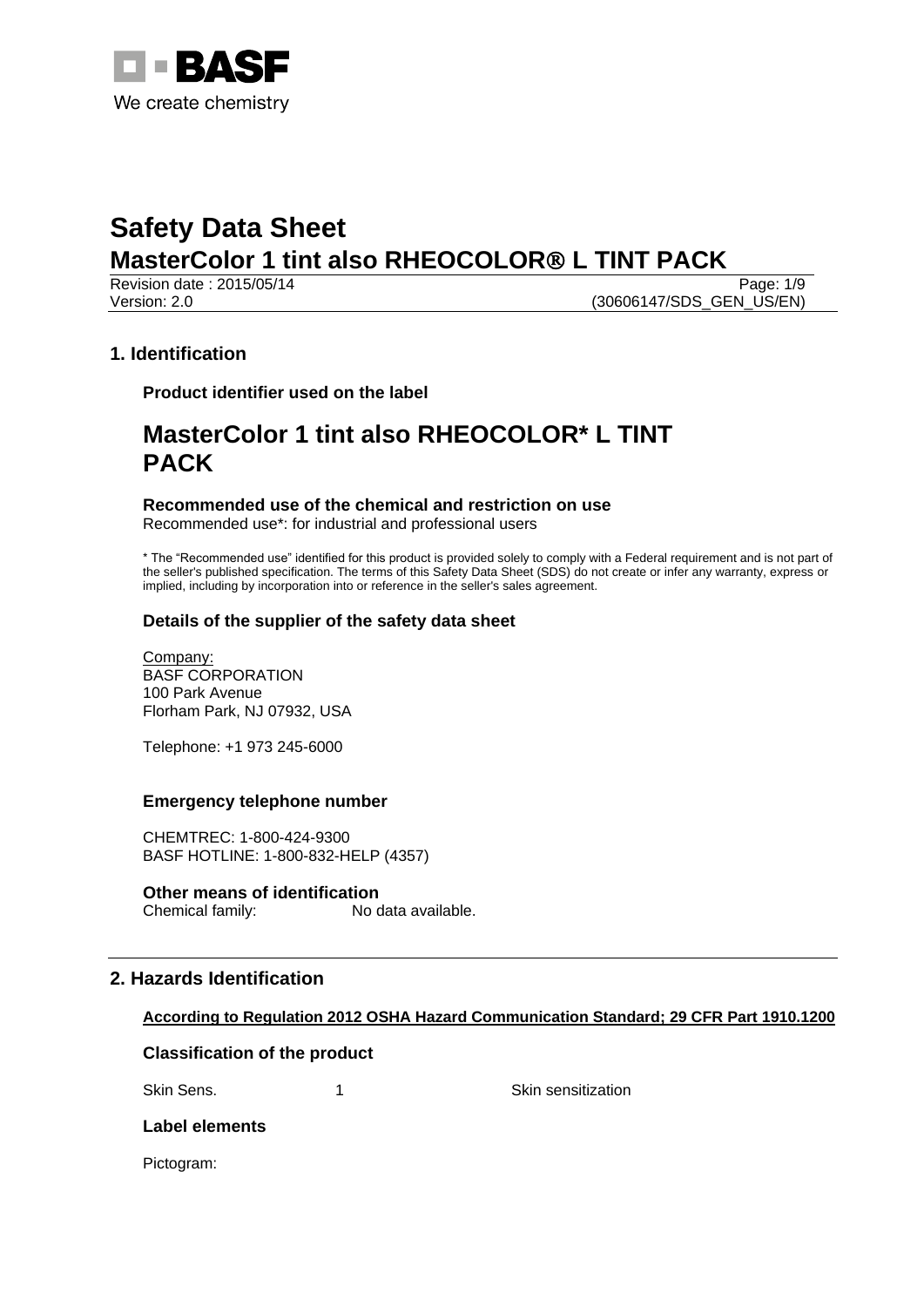Revision date : 2015/05/14 Page: 2/9

Version: 2.0 (30606147/SDS\_GEN\_US/EN)



| Signal Word:<br>Warning                |                                                                                  |  |
|----------------------------------------|----------------------------------------------------------------------------------|--|
| Hazard Statement:<br>H317              | May cause an allergic skin reaction.                                             |  |
| Precautionary Statements (Prevention): |                                                                                  |  |
| P <sub>280</sub>                       | Wear protective gloves.                                                          |  |
| P <sub>261</sub>                       | Avoid breathing dust/fume/gas/mist/vapours/spray.                                |  |
| P <sub>272</sub>                       | Contaminated work clothing should not be allowed out of the workplace.           |  |
| Precautionary Statements (Response):   |                                                                                  |  |
| $P333 + P311$                          | If skin irritation or rash occurs: Call a POISON CENTER or<br>doctor/physician.  |  |
| P303 + P352                            | IF ON SKIN (or hair): Wash with plenty of soap and water.                        |  |
| $P362 + P364$                          | Take off contaminated clothing and wash before reuse.                            |  |
| Precautionary Statements (Disposal):   |                                                                                  |  |
| P <sub>501</sub>                       | Dispose of contents/container to hazardous or special waste collection<br>point. |  |

## **Hazards not otherwise classified**

If applicable information is provided in this section on other hazards which do not result in classification but which may contribute to the overall hazards of the substance or mixture.

## **3. Composition / Information on Ingredients**

## **According to Regulation 2012 OSHA Hazard Communication Standard; 29 CFR Part 1910.1200**

| <b>CAS Number</b> | Content (W/W)                         | <b>Chemical name</b>                                     |
|-------------------|---------------------------------------|----------------------------------------------------------|
| 1309-37-1         | $>= 20.0 - 50.0$ %                    | Iron oxide                                               |
| 13463-67-7        | $>= 10.0 - < 15.0$ % Titanium dioxide |                                                          |
| 21645-51-2        |                                       | $>= 0.2 - 3.0$ % aluminium hydroxide                     |
| 1333-86-4         | $>= 0.2 - 1.0 %$                      | carbon black                                             |
| 4719-04-4         | $>= 0.1 - 1.0 %$                      | 2,2',2"-(hexahydro-1,3,5-triazine-1,3,5-triyl)triethanol |
| 1310-73-2         | $>= 0.0 - 0.2$ %                      | Sodium Hydroxide                                         |

## **4. First-Aid Measures**

#### **Description of first aid measures**

## **General advice:**

First aid personnel should pay attention to their own safety. Immediately remove contaminated clothing.

#### **If inhaled:**

If difficulties occur after vapour/aerosol has been inhaled, remove to fresh air and seek medical attention.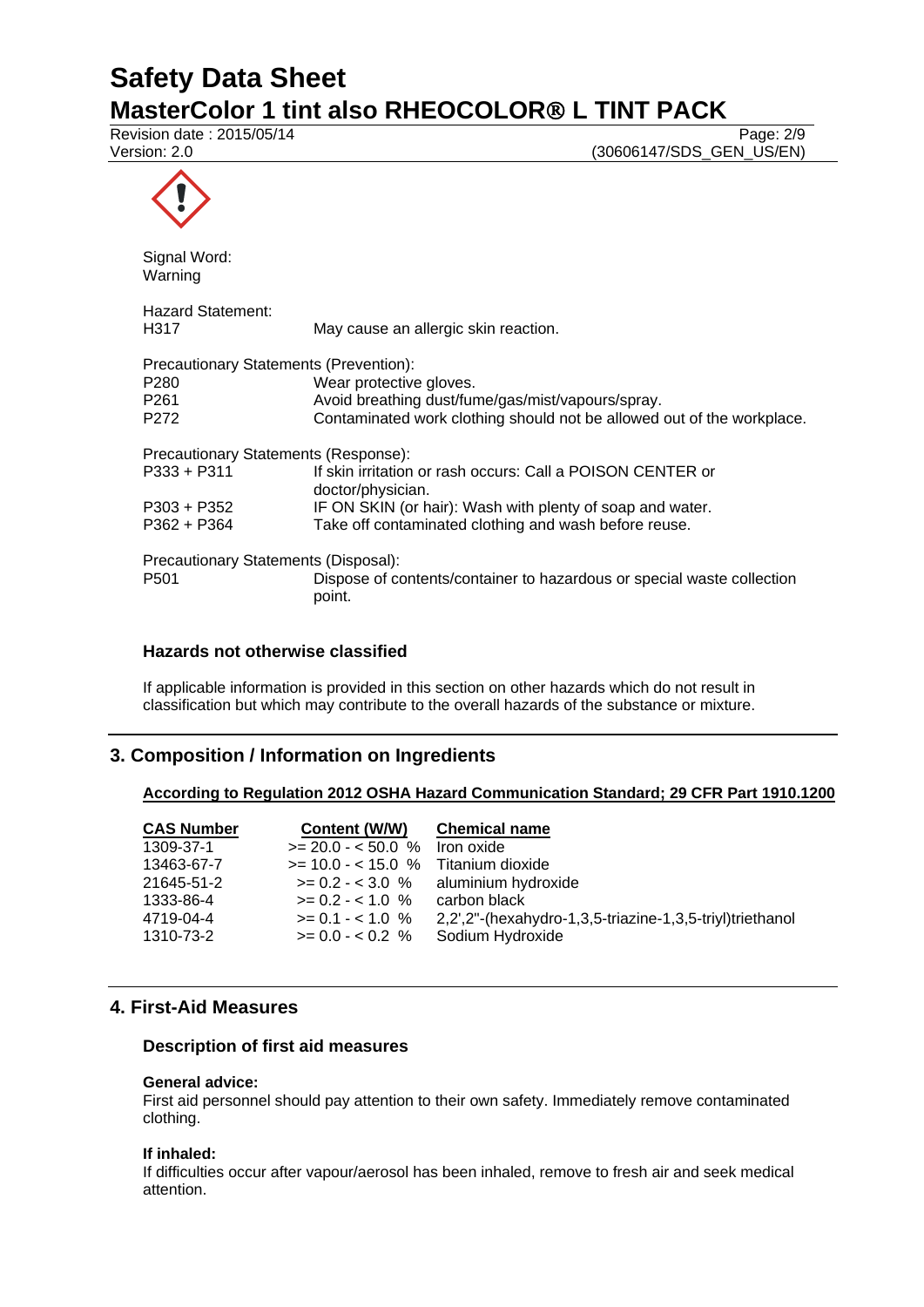Revision date : 2015/05/14 Page: 3/9

Version: 2.0 **(30606147/SDS\_GEN\_US/EN)** 

#### **If on skin:**

After contact with skin, wash immediately with plenty of water and soap. Under no circumstances should organic solvent be used. If irritation develops, seek medical attention.

#### **If in eyes:**

Wash affected eyes for at least 15 minutes under running water with eyelids held open, consult an eye specialist.

#### **If swallowed:**

Rinse mouth immediately and then drink plenty of water, seek medical attention. Do not induce vomiting unless told to by a poison control center or doctor.

#### **Most important symptoms and effects, both acute and delayed**

Symptoms: The most important known symptoms and effects are described in the labelling (see section 2) and/or in section 11. Hazards: No applicable information available.

## **Indication of any immediate medical attention and special treatment needed**

Note to physician

Treatment: Treat according to symptoms (decontamination, vital functions), no known specific antidote.

## **5. Fire-Fighting Measures**

## **Extinguishing media**

Suitable extinguishing media: foam, water spray, dry powder, carbon dioxide

Unsuitable extinguishing media for safety reasons: water jet

#### **Special hazards arising from the substance or mixture**

Hazards during fire-fighting: carbon dioxide, carbon monoxide, harmful vapours, nitrogen oxides, fumes/smoke, carbon black

#### **Advice for fire-fighters**

Protective equipment for fire-fighting: Wear a self-contained breathing apparatus.

#### **Further information:**

The degree of risk is governed by the burning substance and the fire conditions. If exposed to fire, keep containers cool by spraying with water. Collect contaminated extinguishing water separately, do not allow to reach sewage or effluent systems. Contaminated extinguishing water must be disposed of in accordance with official regulations.

## **6. Accidental release measures**

**Personal precautions, protective equipment and emergency procedures**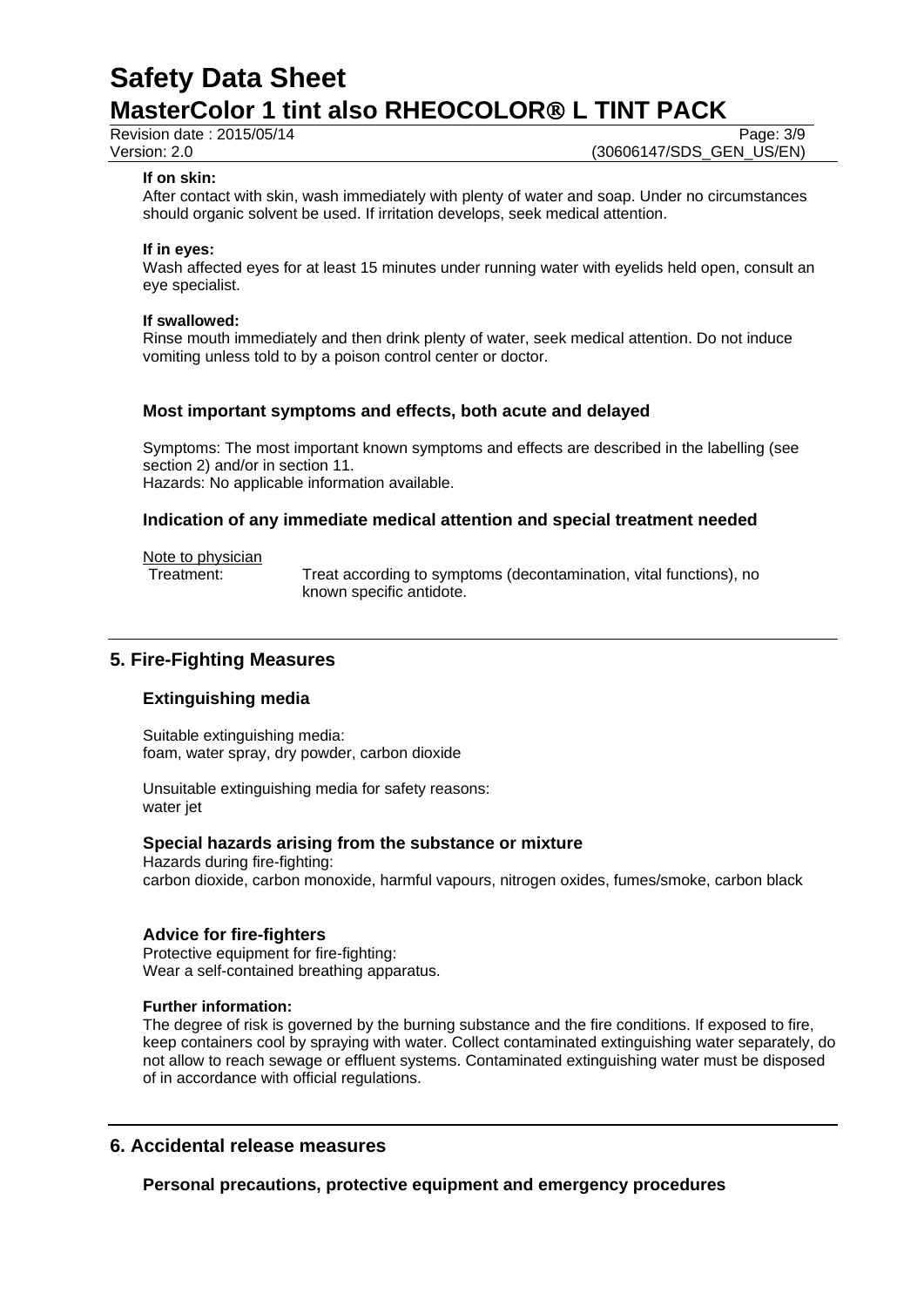Revision date : 2015/05/14 Page: 4/9

Version: 2.0 **(30606147/SDS\_GEN\_US/EN)** 

Do not breathe vapour/aerosol/spray mists. Wear eye/face protection. If exposed to high vapour concentration, leave area immediately. Use personal protective clothing. Handle in accordance with good building materials hygiene and safety practice.

## **Environmental precautions**

Contain contaminated water/firefighting water. Do not discharge into drains/surface waters/groundwater.

## **Methods and material for containment and cleaning up**

For small amounts: Pick up with inert absorbent material (e.g. sand, earth etc.). Dispose of contaminated material as prescribed. For large amounts: Pump off product.

## **7. Handling and Storage**

### **Precautions for safe handling**

Avoid aerosol formation. Avoid inhalation of mists/vapours. Avoid skin contact. No special measures necessary provided product is used correctly.

## **Conditions for safe storage, including any incompatibilities**

No applicable information available.

Further information on storage conditions: Keep only in the original container in a cool, dry, wellventilated place away from ignition sources, heat or flame. Protect from direct sunlight.

## **8. Exposure Controls/Personal Protection**

#### **Components with occupational exposure limits**

| Iron oxide          | OSHA PEL                     | PEL 10 mg/m3 fumes/smoke; TWA value 10<br>mg/m3 fumes/smoke;                       |  |
|---------------------|------------------------------|------------------------------------------------------------------------------------|--|
|                     | <b>ACGIH TLV</b>             | TWA value 5 mg/m3 Respirable fraction;                                             |  |
| Sodium Hydroxide    | OSHA PEL<br><b>ACGIH TLV</b> | PEL 2 mg/m3 ; CLV 2 mg/m3 ;<br>CLV $2 \text{ mg/m3}$ ;                             |  |
| Titanium dioxide    | OSHA PEL<br><b>ACGIH TLV</b> | PEL 15 mg/m3 Total dust; TWA value 10<br>mg/m3 Total dust;<br>TWA value 10 mg/m3 ; |  |
|                     |                              |                                                                                    |  |
| aluminium hydroxide | ACGIH TLV                    | TWA value 1 mg/m3 Respirable fraction;                                             |  |

#### **Advice on system design:**

No applicable information available.

#### **Personal protective equipment**

#### **Respiratory protection:**

When workers are facing concentrations above the occupational exposure limits they must use appropriate certified respirators.

#### **Hand protection:**

Wear chemical resistant protective gloves., Manufacturer's directions for use should be observed because of great diversity of types.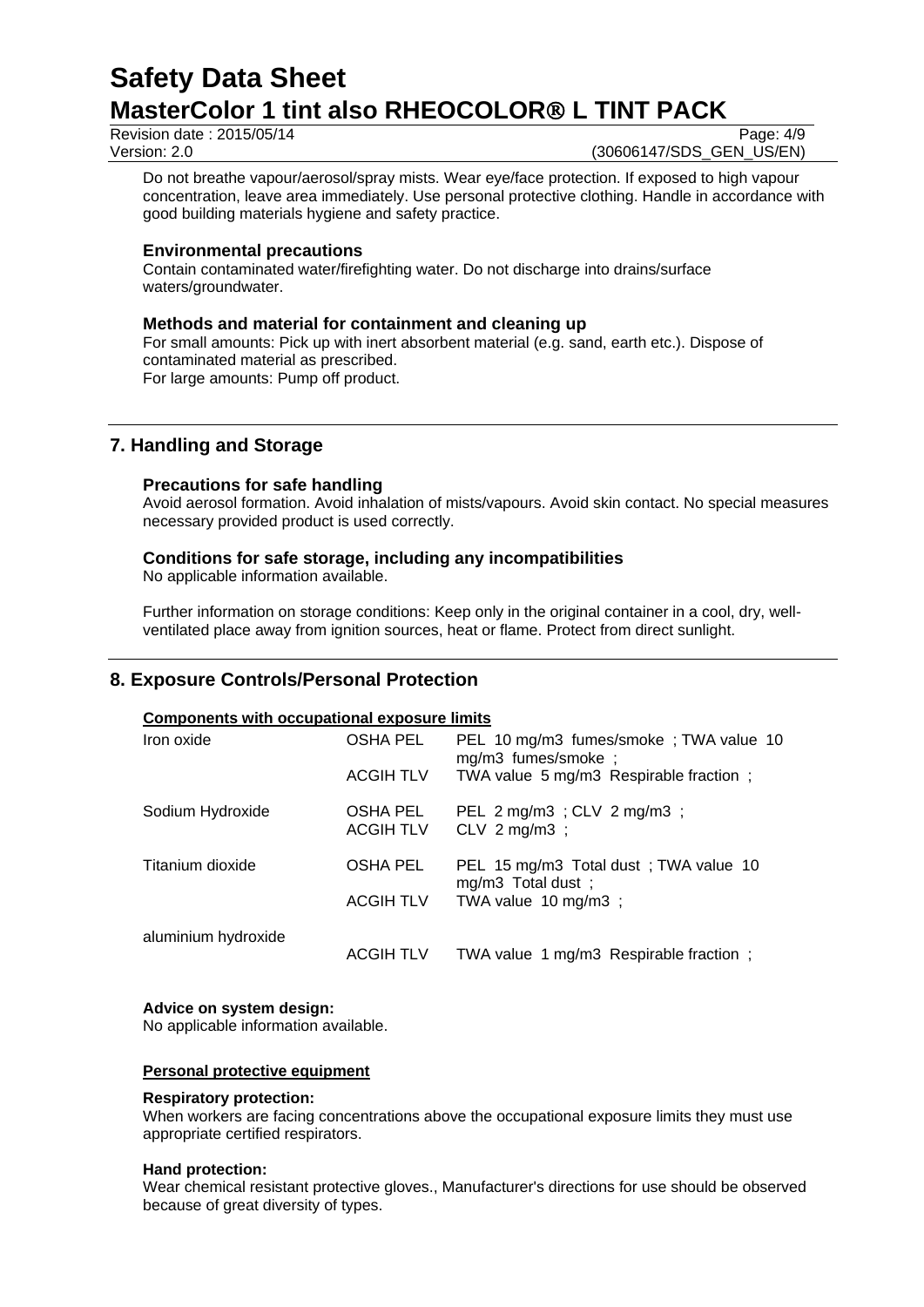Revision date : 2015/05/14 Page: 5/9

Version: 2.0 **(30606147/SDS\_GEN\_US/EN)** 

#### **Eye protection:**

Safety glasses with side-shields.

#### **Body protection:**

Body protection must be chosen based on level of activity and exposure.

#### **General safety and hygiene measures:**

Do not inhale gases/vapours/aerosols. Avoid contact with the skin, eyes and clothing. Avoid exposure - obtain special instructions before use. Handle in accordance with good building materials hygiene and safety practice. Wearing of closed work clothing is recommended. When using, do not eat, drink or smoke. Hands and/or face should be washed before breaks and at the end of the shift. At the end of the shift the skin should be cleaned and skin-care agents applied. Gloves must be inspected regularly and prior to each use. Replace if necessary (e.g. pinhole leaks).

## **9. Physical and Chemical Properties**

| Form:                       | liquid                                                   |                                        |  |
|-----------------------------|----------------------------------------------------------|----------------------------------------|--|
| Odour:                      | mild                                                     |                                        |  |
| Odour threshold:            |                                                          | No applicable information available.   |  |
| Colour:                     | coloured                                                 |                                        |  |
| pH value:                   | $8.5 - 9.5$                                              | (22 °C)                                |  |
| Melting point:              |                                                          | No applicable information available.   |  |
| Boiling point:              | 100 °C                                                   |                                        |  |
| Sublimation point:          |                                                          | No applicable information available.   |  |
| Flash point:                |                                                          | not applicable                         |  |
| Flammability:               | not determined                                           |                                        |  |
| Lower explosion limit:      |                                                          | No applicable information available.   |  |
| Upper explosion limit:      |                                                          | No applicable information available.   |  |
| Autoignition:               |                                                          | Based on the water content the product |  |
|                             |                                                          | does not ignite.                       |  |
| Vapour pressure:            |                                                          | The product has not been tested.       |  |
| Density:                    | 15 lb/USg                                                |                                        |  |
| Relative density:           |                                                          | No applicable information available.   |  |
| Bulk density:               |                                                          | not applicable                         |  |
| Vapour density:             |                                                          | No applicable information available.   |  |
| Partitioning coefficient n- |                                                          | not applicable                         |  |
| octanol/water (log Pow):    |                                                          |                                        |  |
| Thermal decomposition:      | No decomposition if stored and handled as                |                                        |  |
|                             | prescribed/indicated.                                    |                                        |  |
| Viscosity, dynamic:         |                                                          | No applicable information available.   |  |
| Viscosity, kinematic:       |                                                          | No applicable information available.   |  |
| Solubility in water:        |                                                          | miscible                               |  |
| Solubility (quantitative):  |                                                          | No applicable information available.   |  |
| Solubility (qualitative):   | No applicable information available.                     |                                        |  |
| Evaporation rate:           |                                                          | No applicable information available.   |  |
| Other Information:          | If necessary, information on other physical and chemical |                                        |  |
|                             | parameters is indicated in this section.                 |                                        |  |
|                             |                                                          |                                        |  |

## **10. Stability and Reactivity**

#### **Reactivity**

No hazardous reactions if stored and handled as prescribed/indicated.

#### Oxidizing properties:

Based on its structural properties the product is not classified as oxidizing.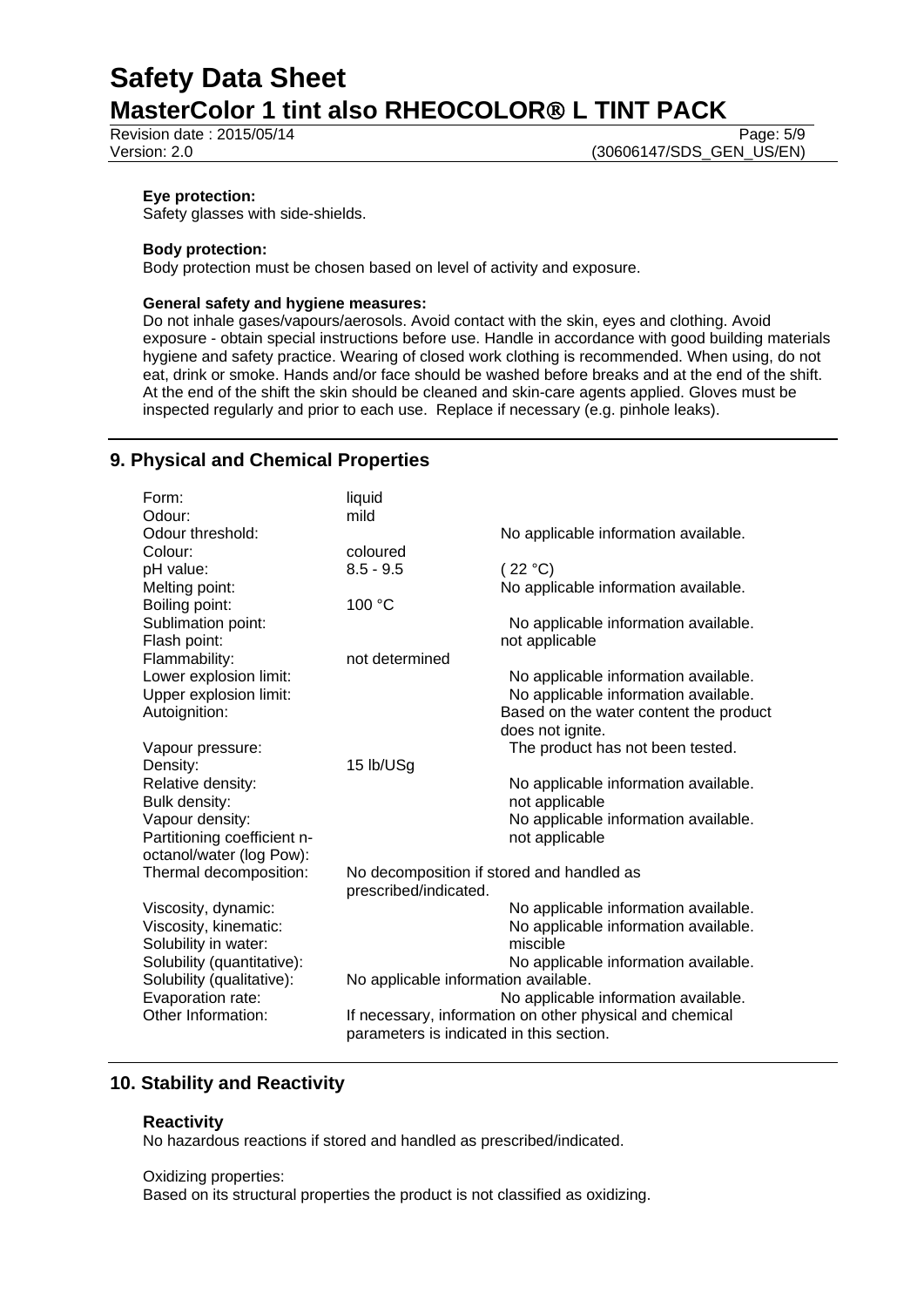Revision date : 2015/05/14 Page: 6/9

Version: 2.0 **(30606147/SDS\_GEN\_US/EN)** 

### **Chemical stability**

The product is stable if stored and handled as prescribed/indicated.

### **Possibility of hazardous reactions**

The product is stable if stored and handled as prescribed/indicated.

#### **Conditions to avoid**

See MSDS section 7 - Handling and storage.

#### **Incompatible materials**

strong acids, strong bases, strong oxidizing agents, strong reducing agents

## **Hazardous decomposition products**

Decomposition products: No hazardous decomposition products if stored and handled as prescribed/indicated.

Thermal decomposition: No decomposition if stored and handled as prescribed/indicated.

## **11. Toxicological information**

### **Primary routes of exposure**

Routes of entry for solids and liquids are ingestion and inhalation, but may include eye or skin contact. Routes of entry for gases include inhalation and eye contact. Skin contact may be a route of entry for liquefied gases.

## **Acute Toxicity/Effects**

Acute toxicity

Assessment of acute toxicity: Virtually nontoxic after a single ingestion. Based on available Data, the classification criteria are not met.

Oral

No applicable information available.

Inhalation No applicable information available.

Dermal No applicable information available.

Assessment other acute effects No applicable information available.

Irritation / corrosion

Assessment of irritating effects: No irritation is expected under intended use and appropriate handling. Based on available Data, the classification criteria are not met.

**Sensitization** 

Assessment of sensitization: May cause allergic skin reaction.

## **Chronic Toxicity/Effects**

Repeated dose toxicity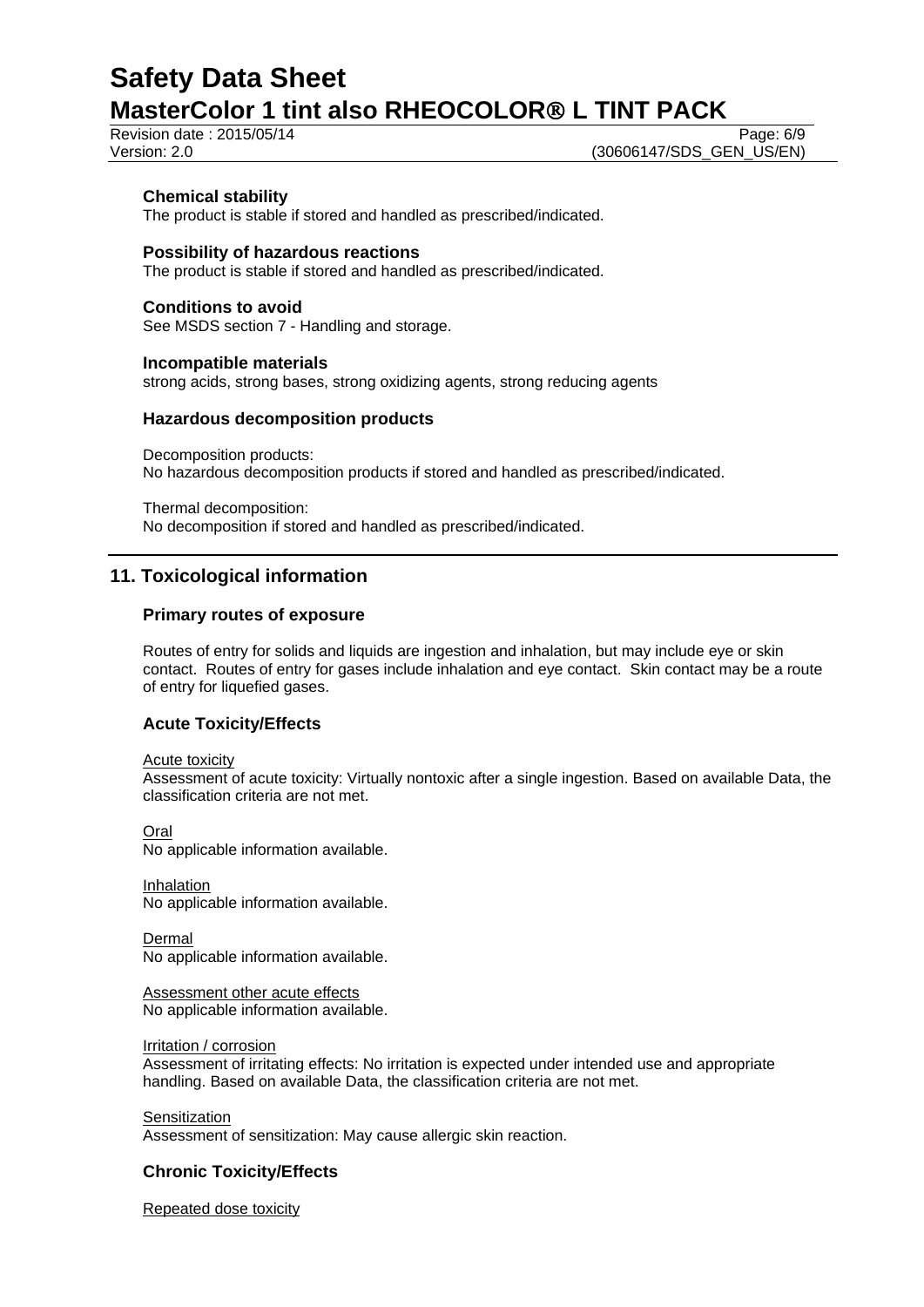Revision date : 2015/05/14 Page: 7/9

Version: 2.0 **(30606147/SDS\_GEN\_US/EN)** 

Assessment of repeated dose toxicity: No reliable data was available concerning repeated dose toxicity. Based on available Data, the classification criteria are not met.

#### Genetic toxicity

Assessment of mutagenicity: The chemical structure does not suggest a specific alert for such an effect. Based on available Data, the classification criteria are not met.

#### **Carcinogenicity**

Assessment of carcinogenicity: The chemical structure does not suggest a specific alert for such an effect. Based on available Data, the classification criteria are not met.

#### *Information on: Titanium dioxide*

*Assessment of carcinogenicity: IARC (International Agency for Research on Cancer) has classified this substance as group 2B (The agent is possibly carcinogenic to humans). In long-term studies in rats in which the substance was given by inhalation, a carcinogenic effect was observed. Tumors were only observed in rats after chronic inhalative exposure to high concentrations which caused sustained lung inflammation. In long-term studies in rats and mice in which the substance was given by feed, a carcinogenic effect was not observed. Dermal exposure is not expected to be carcinogenic.*

#### *Information on: carbon black*

*Assessment of carcinogenicity: IARC (International Agency for Research on Cancer) has classified this substance as group 2B (The agent is possibly carcinogenic to humans). In long-term animal studies in which the substance was given by inhalation in high concentrations, a carcinogenic effect was observed. A clear indication of an increased risk of cancer in humans has so far not been shown. No carcinogenic potential can be deduced from other studies with rats and mice.*

----------------------------------

#### Reproductive toxicity

Assessment of reproduction toxicity: The chemical structure does not suggest a specific alert for such an effect. Based on available Data, the classification criteria are not met.

#### **Teratogenicity**

Assessment of teratogenicity: The chemical structure does not suggest a specific alert for such an effect. Based on available Data, the classification criteria are not met.

#### Other Information

Based on our experience and the information available, no adverse health effects are expected if handled as recommended with suitable precautions for designated uses. The product has not been tested. The statements on toxicology have been derived from the properties of the individual components.

#### **Symptoms of Exposure**

The most important known symptoms and effects are described in the labelling (see section 2) and/or in section 11.

## **12. Ecological Information**

## **Toxicity**

Aquatic toxicity

Assessment of aquatic toxicity:

Based on available Data, the classification criteria are not met. There is a high probability that the product is not acutely harmful to aquatic organisms.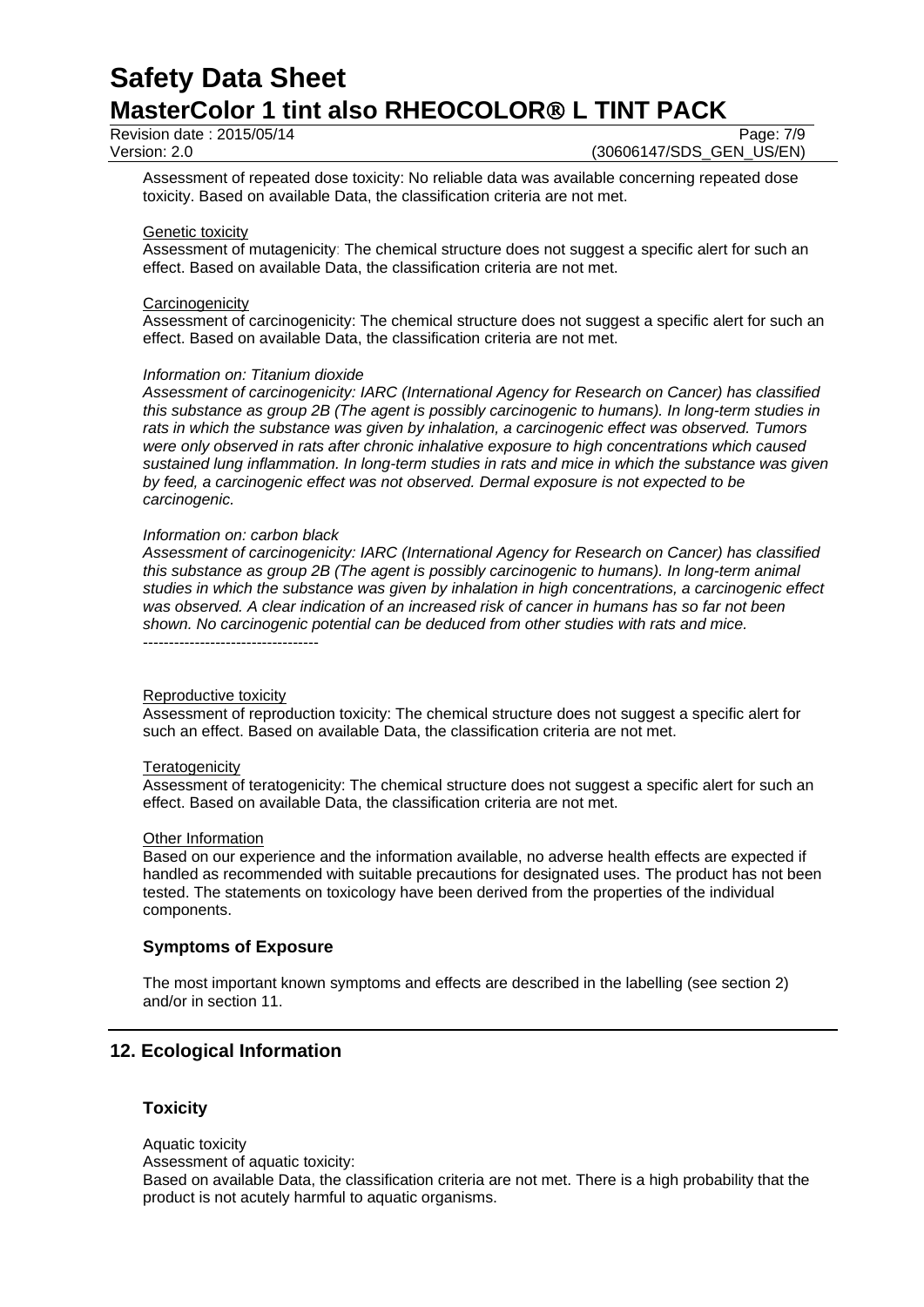Revision date : 2015/05/14 Page: 8/9

Version: 2.0 **(30606147/SDS\_GEN\_US/EN)** 

## **Persistence and degradability**

Assessment biodegradation and elimination (H2O) Inherently biodegradable. The insoluble fraction can be removed by mechanical means in suitable waste water treatment plants. The polymer component of the product is poorly biodegradable.

#### **Bioaccumulative potential**

Assessment bioaccumulation potential Discharge into the environment must be avoided.

### **Mobility in soil**

Assessment transport between environmental compartments No data available.

### **Additional information**

Other ecotoxicological advice:

Do not discharge product into the environment without control. The product has not been tested. The statements on ecotoxicology have been derived from the properties of the individual components.

## **13. Disposal considerations**

#### **Waste disposal of substance:**

Dispose of in accordance with national, state and local regulations. Residues should be disposed of in the same manner as the substance/product. Do not discharge into drains/surface waters/groundwater.

#### **Container disposal:**

Contaminated packaging should be emptied as far as possible; then it can be passed on for recycling after being thoroughly cleaned.

## **14. Transport Information**

**Land transport** USDOT

Not classified as a dangerous good under transport regulations

**Sea transport** IMDG

Not classified as a dangerous good under transport regulations

**Air transport** IATA/ICAO

Not classified as a dangerous good under transport regulations

## **15. Regulatory Information**

**Federal Regulations**